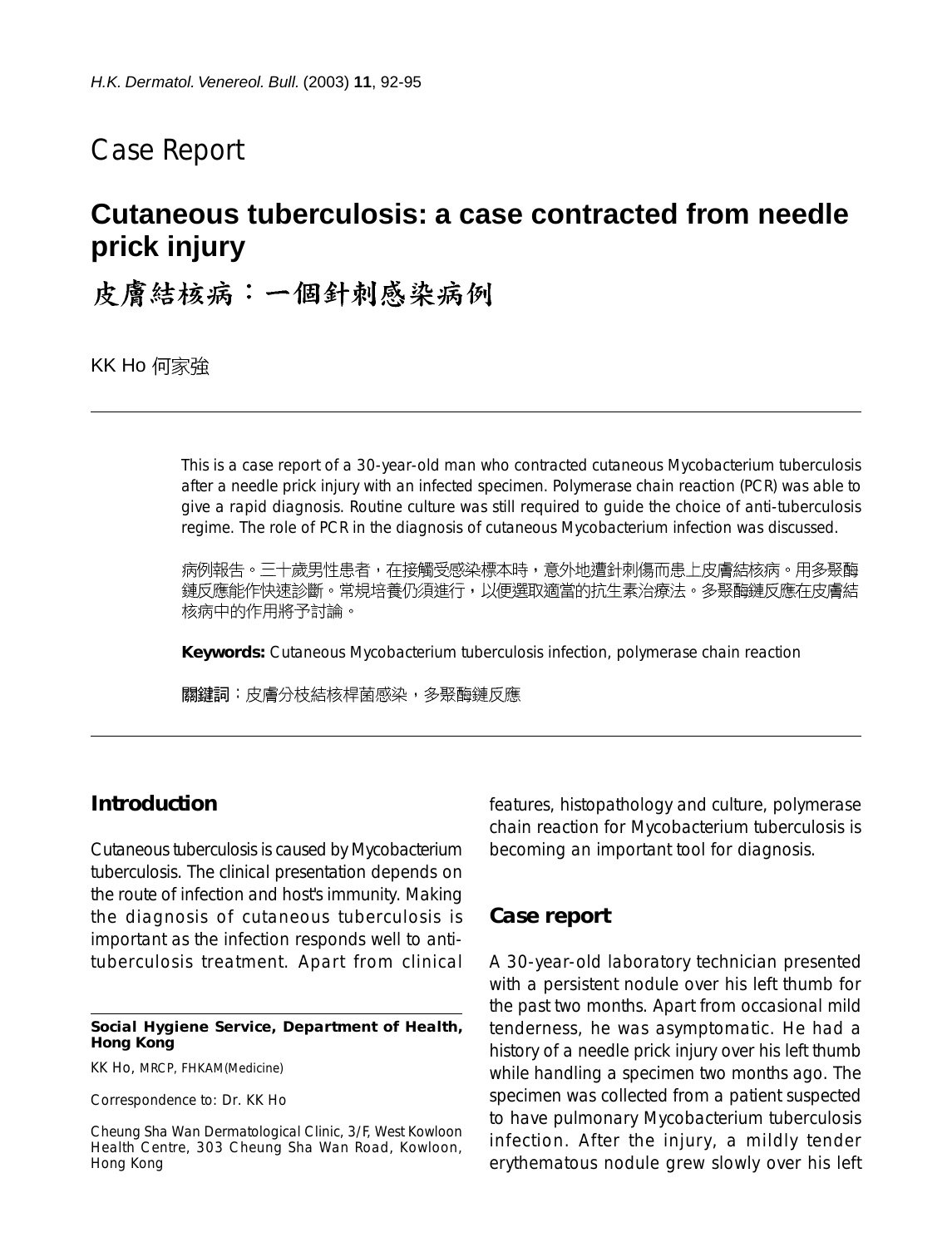thumb. The lesion did not respond to several courses of oral antibiotics. He had no systemic upset or any weight loss during that period. The patient did not keep tropical fish. On examination, a solitary 1 cm x 1.3 cm erythematous nodule was noticed over his left thumb (Figure 1). There was no ulceration. No pus or abscess could be expressed from that nodule. Regional lymph node was not enlarged. With the aforementioned history, infective cause was high on the list. The differential diagnoses were cutaneous tuberculosis, atypical Mycobacterial infection, deep fungal infection and foreign body granuloma in that order.

A punch biopsy was obtained from patient's left thumb and sent for histology examination, fungal culture, Mycobacterial culture and polymerase chain reaction (PCR) for Mycobacterium tuberculosis. The histology showed features of parakeratosis with neutrophilic infiltrate in the epidermis. Multiple granulomas composed of aggregates of epithelioid histiocytes were noted in the dermis. Caseous necrosis and Langhan's type of giant cells were also identified (Figure 2). Acid-fast bacilli were demonstrated by Ziehl

Neelsen stain while fungus stain was negative (Figure 3). PCR demonstrated the presence of Mycobacterium tuberculosis/bovis DNA. Chest X-ray of the patient was normal but the tuberculin test was positive. Hence, the patient was diagnosed suffering from tuberculosis verrucosa cutis. In fact, the specimen that our patient handling during the incidence was found positive for acid-fast bacilli (AFB) smears and culture. The latter grew Mycobacterium tuberculosis that was resistance to isoniazid and ethambutol. The patient was referred to Chest clinic for further management.



**Figure 2.** Necrotizing granulomatous inflammation with Langhans type giant cells was shown in H&E stain. (Courtesy of Dr KC Lee)



**Figure 1.** A solitary 1 cm x 1.3 cm erythematous nodule **Figure 3.** In Ziehl Neelsen stain, an AFB was shown over patient's left thumb.



in centre. (Courtesy of Dr KC Lee)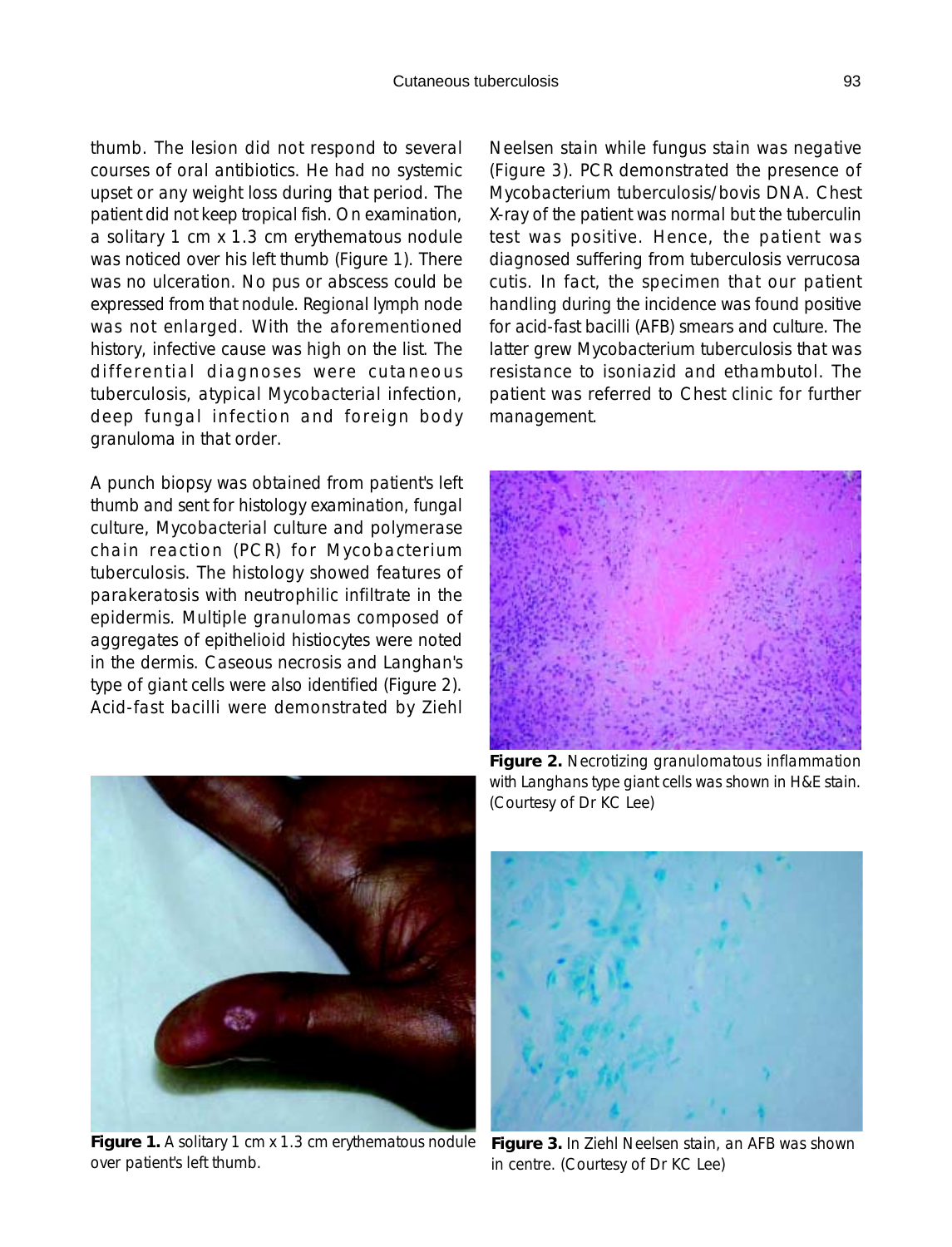## **Discussion**

Mycobacteria are acid-fast, weakly grampositive non-motile rods. There are more than 60 species of organisms belong to the genus Mycobacteria. Runyon classified Mycobacteria based upon their rate of growth, ability to form pigment and their colony characteristics. Clinically, Mycobacterium tuberculosis, Mycobacterium bovis and very rarely the attenuated bacillus Calmette-Guerin (BCG) cause all forms of cutaneous tuberculosis. Acidfast means the organisms are able to retain the carbol fuchsin dye after washing with acid or alcohol as a result of high mycolic acid and fatty acid content in their cell walls.

Cutaneous tuberculosis can be infected through direct inoculation from exogenous source or spreading from an endogenous focus. Clinically it is divided into true cutaneous tuberculosis where AFB can be identified or tuberculides where no focus of active tuberculosis can be detected either by histology or culture. True cutaneous tuberculosis is further subdivided into tuberculosis chancre, tuberculosis verrucosa cutis, lupus vulgaris, scrofuloderma, miliary tuberculosis and orificial tuberculosis. Lichen scrofulosorum, erythema induratum and papulonecrotic tuberculids are the main types of tuberculides. The manifestation of different types of true cutaneous tuberculosis depends on the route of infection and host's immunity. Their inter-relationship is summarised in Table 1.

Cutaneous Mycobacterium tuberculosis was uncommon. In a survey by the Social Hygiene Service between the period 1983 and 1992, it only accounted for 0.066% of all new skin cases. While the majority of the CTB was tuberculides, only 14.8% was true cutaneous tuberculosis with lupus vulgaris being the commonest.<sup>1</sup>

Making the diagnosis of cutaneous tuberculosis is sometimes challenging. In addition to the traditional smear examination and culture, PCR technique is increasingly utilized. Although PCR is available for more than ten years, there has been no large-scale study to assess the clinical usefulness in evaluation of cutaneous tuberculosis. The clinical usefulness of PCR in the diagnosis of lupus vulgaris and scrofuloderma were largely based upon isolated case reports. 2,3 The identification of Mycobacterium tuberculosis DNA in some cases of tuberculides may strengthen or even confirm the casual relationship between Mycobacterium tuberculosis and tuberculides.<sup>4,5</sup> Recently Tan et al reported the clinical utility of PCR assay in the diagnosis of different types of cutaneous tuberculosis.<sup>6</sup> A total of one hundred and nineteen archival skin biopsy specimens of cutaneous tuberculosis were analysed by PCR assay targeting IS6110 of Myobacterium tuberculosis DNA. The archival specimens were divided into multibacillary infection, paucibacillary infection and tuberculides. Twenty-four nontuberculosis granulomas and normal skin were used as control. Most of the multibacillary infections were collected from immunocompromised patients. Tuberculous verrucosa cutis and lupus vulgaris were the predominant clinical diagnosis in paucibacillary infection. Results showed that the sensitivity and specificity of PCR were approaching 100% in multibacillary infection where the positive predictive value was around 50% to 60% in both paucibacillary

**Table 1.** The inter-relationship between the route of infection and host's immunity in true cutaneous tuberculosis infection.

|                                                    | <b>Exogenous inoculation</b> | Endogenous spread                                              |
|----------------------------------------------------|------------------------------|----------------------------------------------------------------|
| Prior exposure with high<br>cell-mediated immunity | Tuberculosis verrucosa cutis | Lupus vulgaris                                                 |
| No prior exposure or low<br>cell-mediated immunity | Tuberculosis chancre         | Scrofuloderma, miliary tuberculosis,<br>orificial tuberculosis |